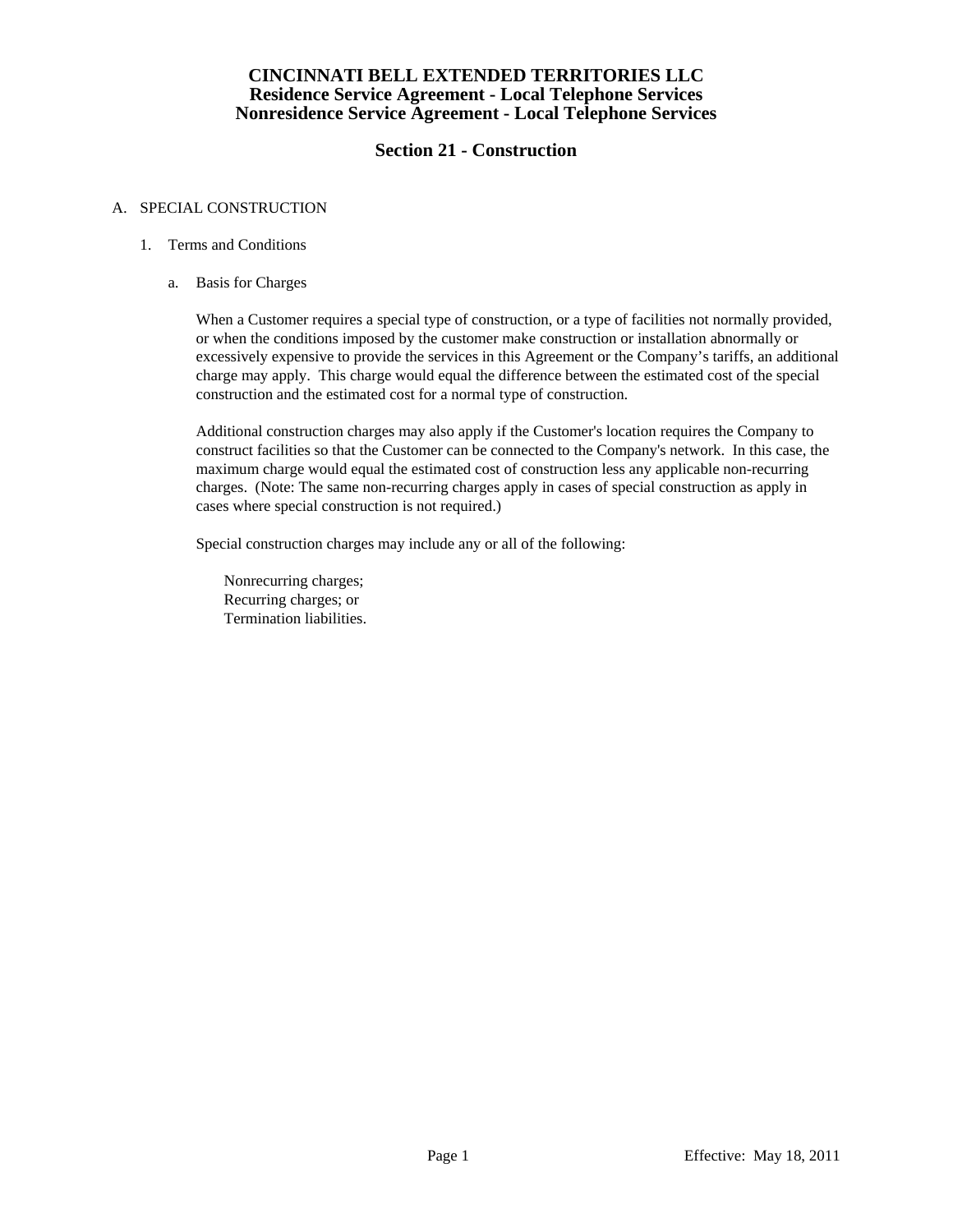# **Section 21 - Construction**

### A. SPECIAL CONSTRUCTION (Continued)

b. Basis for Cost Computation

 The costs referred to in part A.1.a of this section may include one or more of the items listed below, to the extent they are applicable:

- 1. Costs to install the facilities to be provided, including estimated costs for the rearrangements of existing facilities. These costs include equipment and materials provided or used; engineering, labor, and supervision; transportation; and rights of way and/or any required easements.
- 2. Cost of maintenance.
- 3. Depreciation on the estimated cost installed of any facilities provided, based on the anticipated useful service life of the facilities with an appropriate allowance for the estimated net salvage.
- 4. Administration, taxes, and uncollectible revenue on the basis of reasonable average cost for these items.
- 5. License preparation, processing, and related fees.
- 6. Any other identifiable costs related to the facilities provided; or
- 7. An amount for return and contingencies.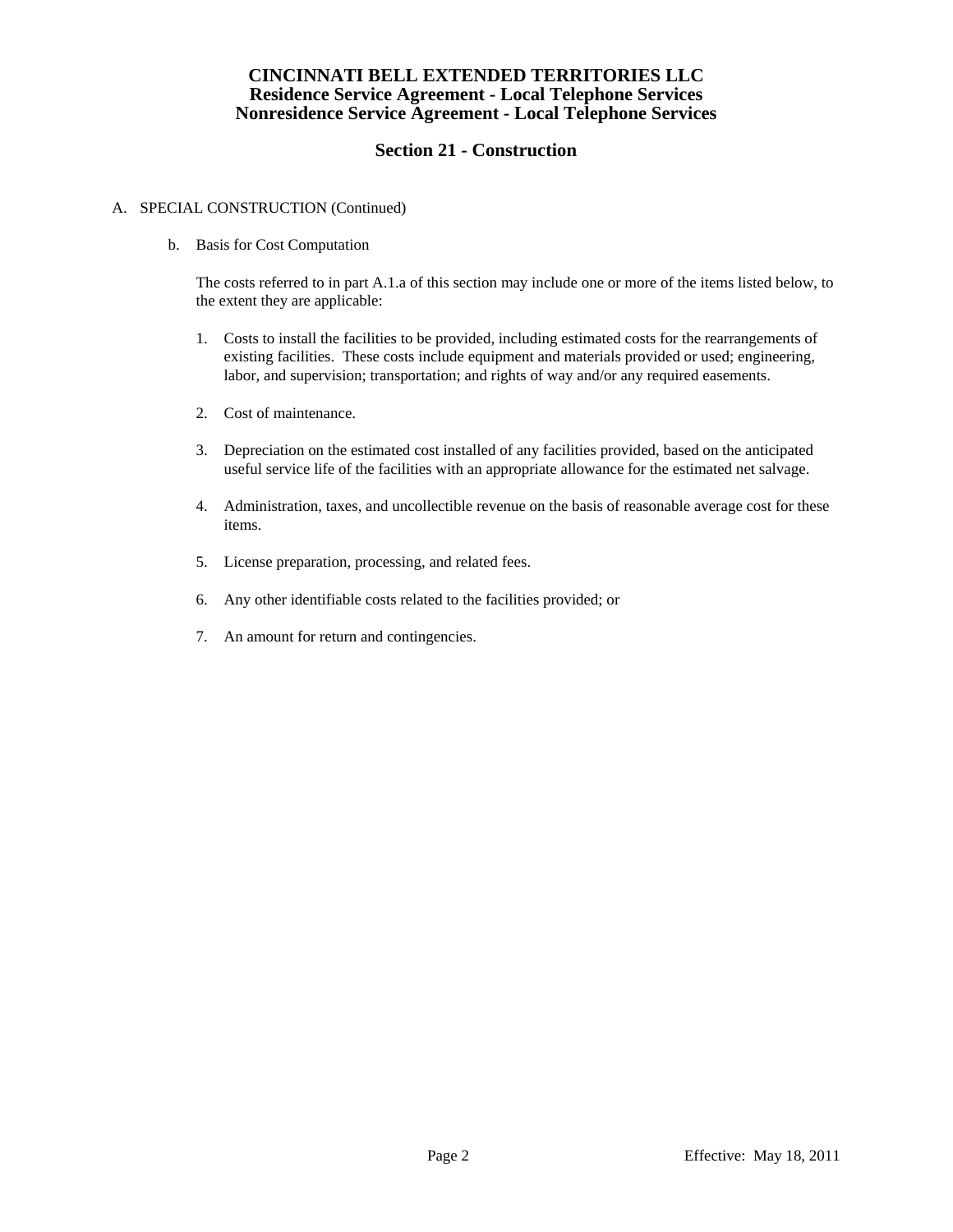# **Section 21 - Construction**

### A. SPECIAL CONSTRUCTION (Continued)

c. Termination Liability

 To the extent that there is no other requirement for use by the Company, a termination liability may apply for facilities specially constructed at the request of a Customer.

 The period on which the termination liability is based is the estimated service life of the facilities provided.

 The amount of the maximum termination liability is equal to the estimated amounts (including return) for:

- 1. Costs to install the facilities to be provided including estimated costs for the rearrangements of existing facilities. These costs include equipment and materials provided or used; engineering, labor, and supervision; transportation; and rights of way and/or any required easements;
- 2. License preparation, processing, and related fees;
- 3. Cost of removal and restoration, where appropriate; and
- 4. Any other identifiable costs related to the specially-constructed or rearranged facilities.

 The termination liability method for calculating the unpaid balance of a term obligation is obtained by subtracting the sum of the amounts determined as set forth in this section, part A.1.c. from the total special construction charges paid prior to service termination. The amount determined in this section, part A.1.c. will be adjusted to reflect the predetermined estimated net salvage, including any reuse of the facilities provided. This amount will be adjusted to reflect applicable taxes.